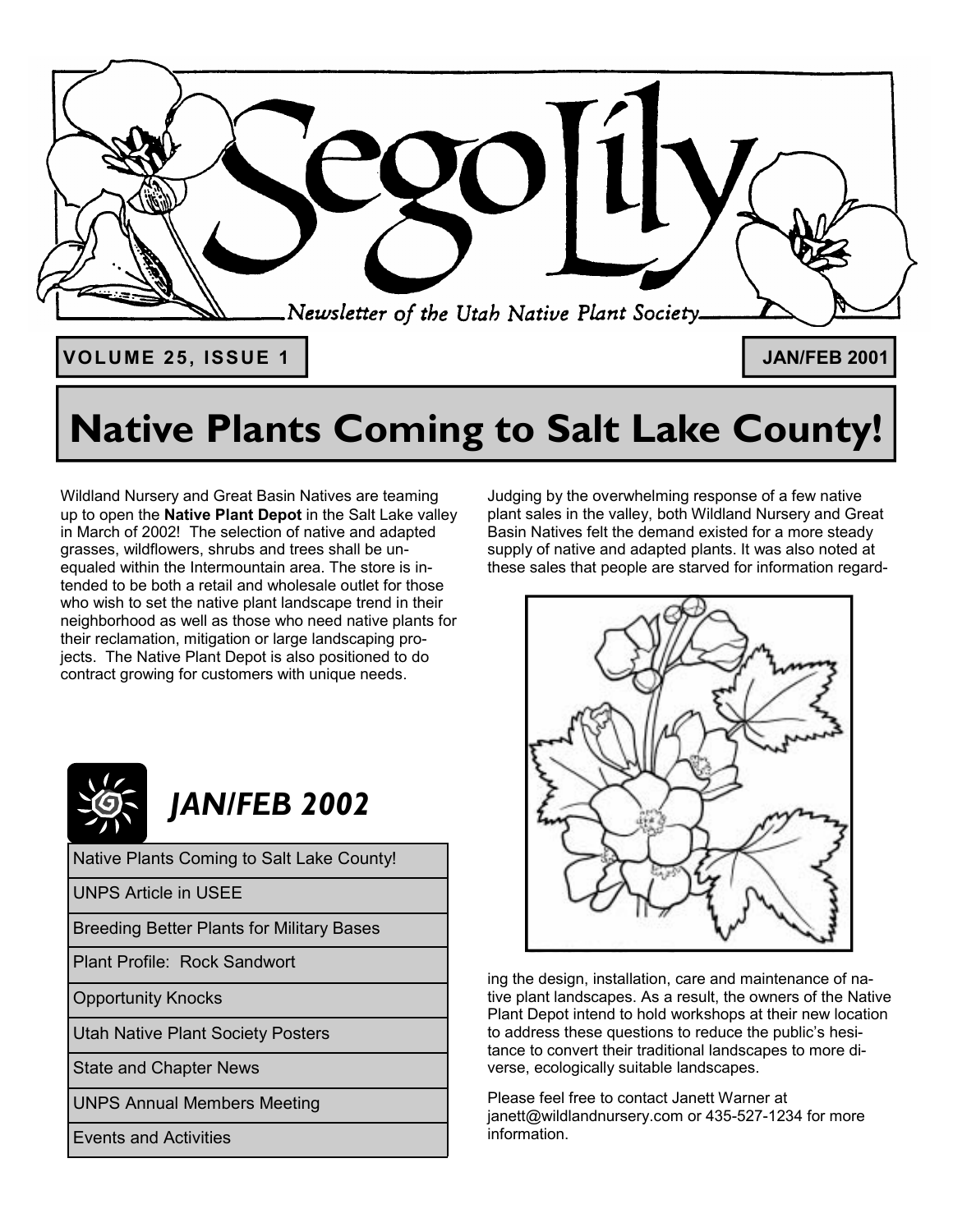

## **UNPS Article in USEE!**

*Utah Society for Environmental Education* 

*(USEE) chose our organization to focus on this month for their newsletter. This is the article that Mindy Wheeler wrote for them.*

The Utah Native Plant Society (UNPS) strives toward our mission through the coordination of several committees:

**Horticulture**- Through Native Plant Propagation Workshops and 'Heritage Gardens,' this committee has been extremely industrious in educating the public about the beauty and practicality of using native plants for landscaping purposes. So far, there have been 10 gardens installed throughout the state that boast the beauty of the plants found in

the 'backyards' of Utah. Our website (www.unps.org) has plant lists of these gardens, photos of some of the species, and names of nurseries that will supply these treasures!

**Education-** This group is committed to dispersing information about the wonders of the native plant world of Utah to the public by supporting seminars, workshops and serving as liaisons to educators who wish to share their enthusiasm about native plants to the next generation.

**Conservation** This committee is devoted to raising awareness about the delicate state of our precious native plant populations of Utah through plant salvage efforts and protecting rare species.

**Invasive species**- 'The Weed Warri-

ors.' This group strives to raise awareness regarding the silent invasion of non-native species that effectively suffocate the indigenous vegetation of the area. The main foci of this group have been community 'weed pulls' and educating the public about these unwelcome invaders and the chaos they cause in the ecosystem.

**Communication**- This committee is dedicated to assuring that all our members are abreast of upcoming events and other issues through our bi-monthly newletter- The Sego Lily. These folks are also responsible for the upkeep of our informative website.

If you wish to get involved or get more information on the Utah Native Plant Society, please call 801-699-

### **Breeding Better Plants for Military Bases**

November 9, 2001. ARS News Service. Agricultural Research Service, USDA, www.ars.usda.gov/is/pr/thelatest.htm For plants on a military training site, getting run over by an ssortment of hefty, wheeled or tracked vehicles is all in a day's work. But, the Army has a secret weapon for restoring and revegetating these sites when training maneuvers are over. The military has enlisted the help of a team of Agricultural Research Service plant geneticists, led by Kay H. Asay, to develop training-resilient plants. Now in its sixth year, the project is based at the ARS Forage and Range Research Laboratory in Logan, Utah. It is funded by ARS and the Department of Defense's Strategic Environment Re-<br>search and Development Program, Washington, D.C. Asay and col-<br>eagues are developing improved lines

search and Development Program, Washington, D.C. Asay and colof native and introduced grasses. The new plants are better able to withstand trampling by soldiers and

grinding and crushing by vehicles. Military trainintensively used lands in the United States. Anstabilize erosion-prone slopes, landscape roadsides and provide forage for livestock and wildlife. Several of the Logan varieties are  $\sqrt{a}$  among the best performers in tests at the Yakima Training Center in central Wash- **ington, and Fort Carson**, south of Colorado bases throughout the West. At Yakima, Snake River wheatgrass has been the top-

Meanwhile the scientists are working at Fort Carson to improve native western wheatgrass.

Cold Regions Research and Engineering Labo-  $\mathbf{R}$   $\mathbf{C}$  ratory, Hanover, N.H., recruited Asay and colleagues because of their impressive track record. The Logan work has resulted in new plant varieties that

Springs, Colo. The findings from these strategy is stess should be applicable to many other military performing native grass. Logan scien- tists are working to make it even more resilient.

Other work at Fort Carson is yielding a promising blend that combines the Logan lab's RoadCrest crested wheatgrass and the lab's Bozoisky Russian wildrye with the Army's mix of natives like slender wheatgrass, Indian ricegrass, sideoats grama and lovegrass. ARS is the chief research branch of USDA. The ARS Forage and Range Research Laboratory is on the web at: http://www.usu.edu/~forage/frrl.htm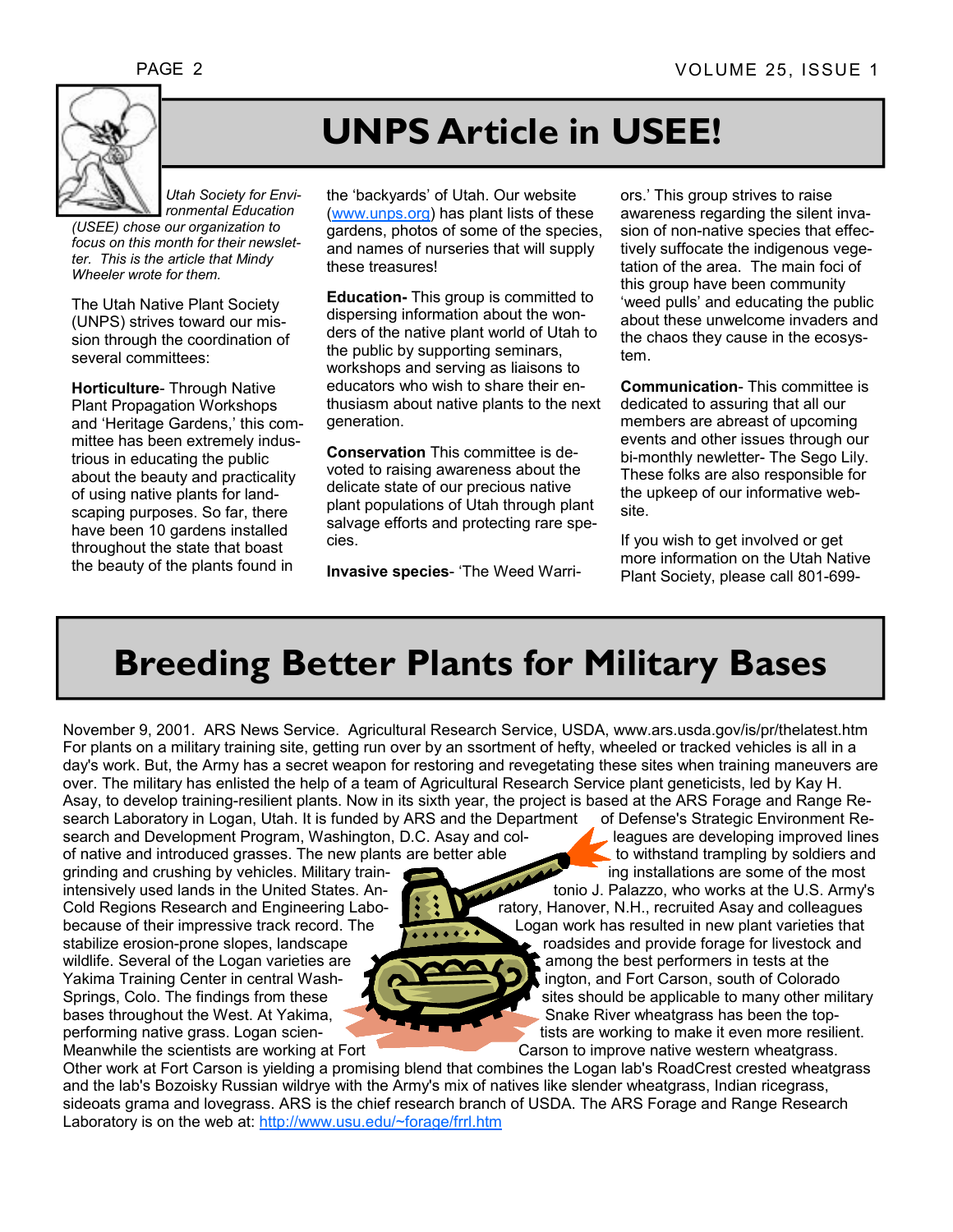

## **Plant Profile:**

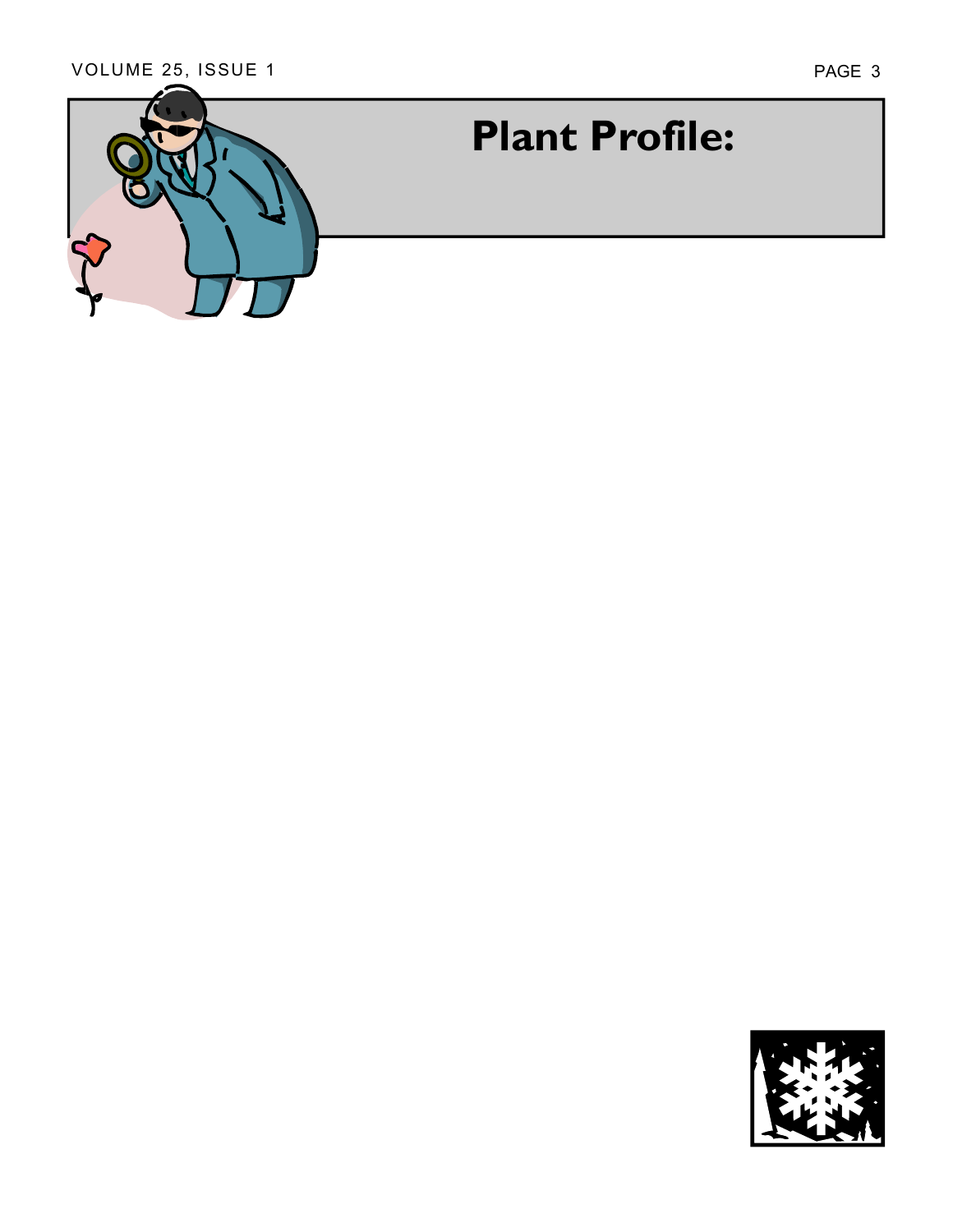An Opportunity Knocks

By Glen Lyon

One day in November, I received a very interesting telephone call from Scott Smith. Scott is a nature photographer who lives in Logan, Utah. Scott said that Westcliffe Publishers (http://www.westcliffepublishers.com) had contacted him and asked him to create a book entitled "Utah's Best Wildflower Hikes". Scott explained to me that he didn't feel comfortable enough with his taxonomic and writing skills to do the project alone and asked me if I would be interested in authoring the book. I was very interested in the opportunity. As Scott described the expected content, style, and format of the book, I became more interested. However, the amount of time and travel required soon became apparent. Scott explained further that the book would need to cover approximately fifty hikes throughout Utah and be completed within two growing seasons. I realized that I simply did not have the time to conduct and write fifty hikes throughout Utah within two growing seasons. At that point, I wondered if perhaps any UNPS members

would be interested in becoming contributing authors. UNPS members would be the authors, Scott would be the photographer, and I would be the editor. Scott thought it was a great idea.

Since that day in November, Scott has spoken with Westcliffe Publishers who also think it's a great idea. The UNPS name on the book would add credibility and probably increase book sales. Scott and I have both spoken with Mindy Wheeler, UNPS Board of Directors member, who has in turn spoken with other UNPS board members. Board members seem to like the idea. I think it's a great opportunity for UNPS members to get outdoors, travel some, take a hike, write about it, and be a part of writing a book. Royalties from book sales would also benefit the UNPS.

With that said, my question to members is: "Who's interested?" Are you willing to commit to taking a hike or maybe a few hikes and write about them? If so, send me an email at gelyon@xmission.com or call me at 435-245-5139. I will do my best to coordinate efforts between the UNPS, UNPS

chapters, UNPS members, Scott Smith, and Westcliffe Publishers. An example of the bookís expected content, style, and format is "Colorado's Best Wildflower Hikes Vol. 1: The Front Range", text by Pamela Irwin and photography by David Irwin. With Westcliffe Publishers' permission, I've scanned the pages describing one of the hikes and posted them at http://www.xmission.com/~gelyon/book.htm for your reference.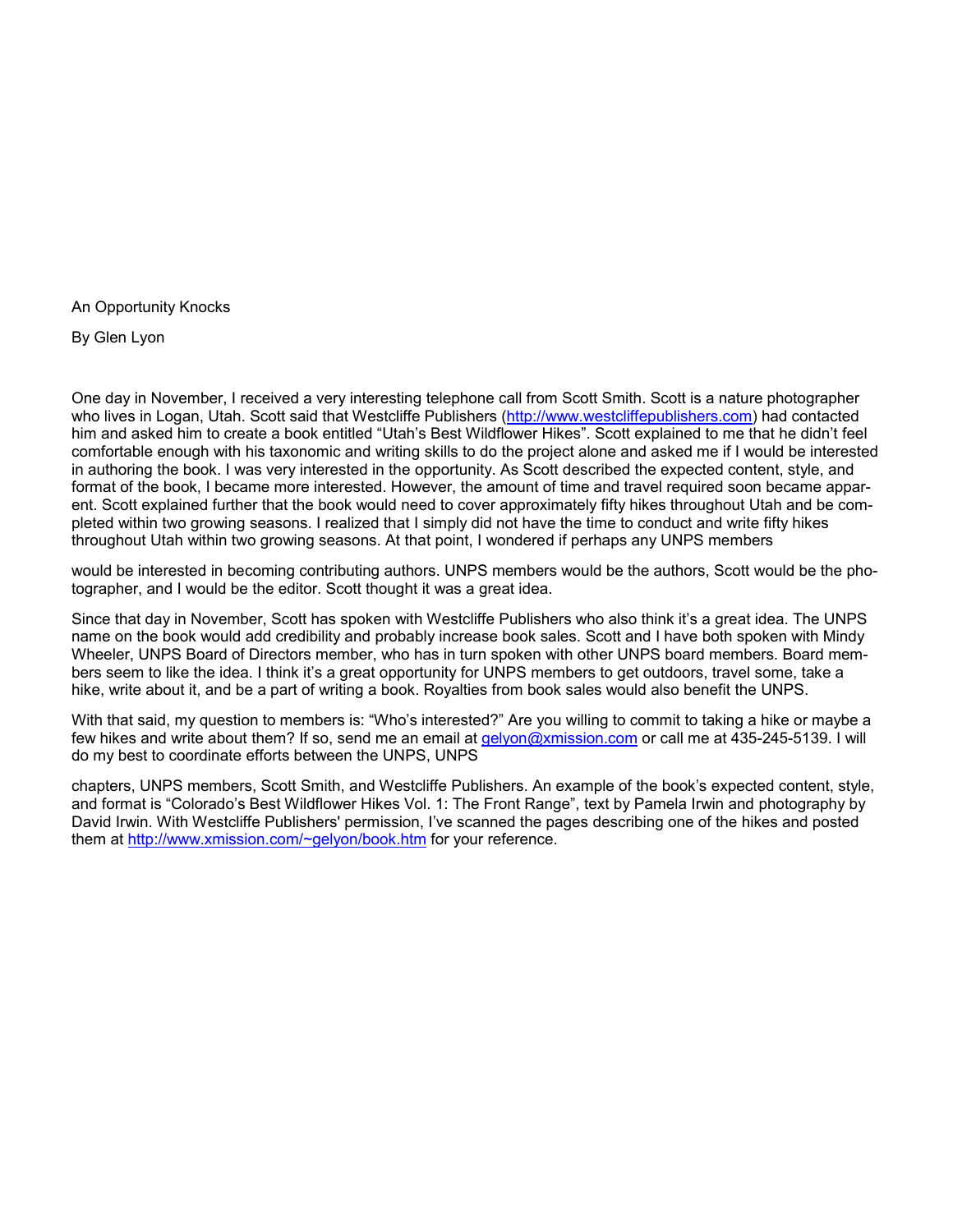Attention all those with complimentaRTY SUBSCRIPTIONS!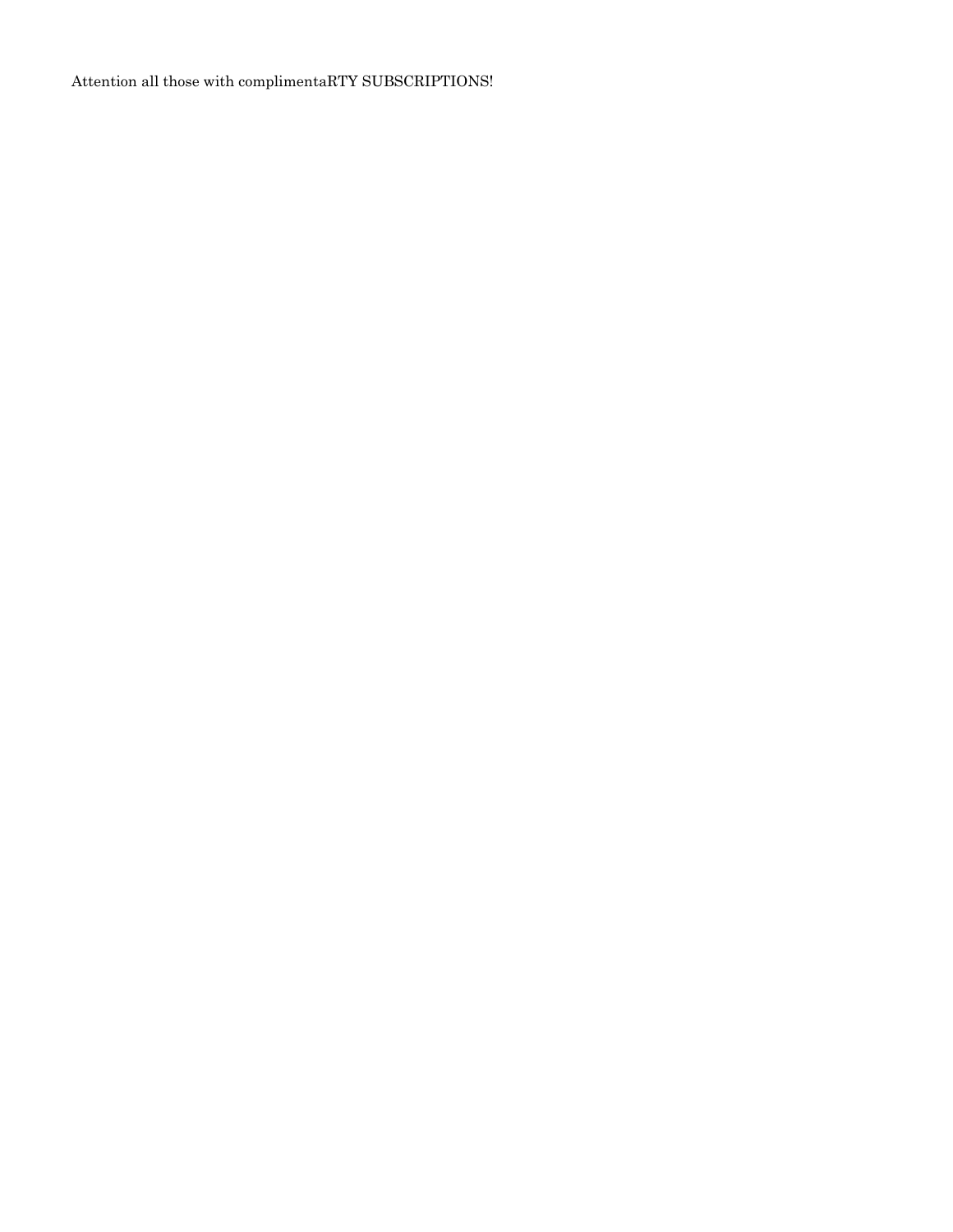

# **State and Chapter News**

**Cache Chapter** 

**Canyonlands Chapter**

No news submitted

**Mountain Chapter**

**Salt Lake Chapter** 

**Southern Utah Chapter** 

**Utah Valley Chapter**

#### **Vernal Chapter**

No news submitted

**Price Chapter** 

No news submitted

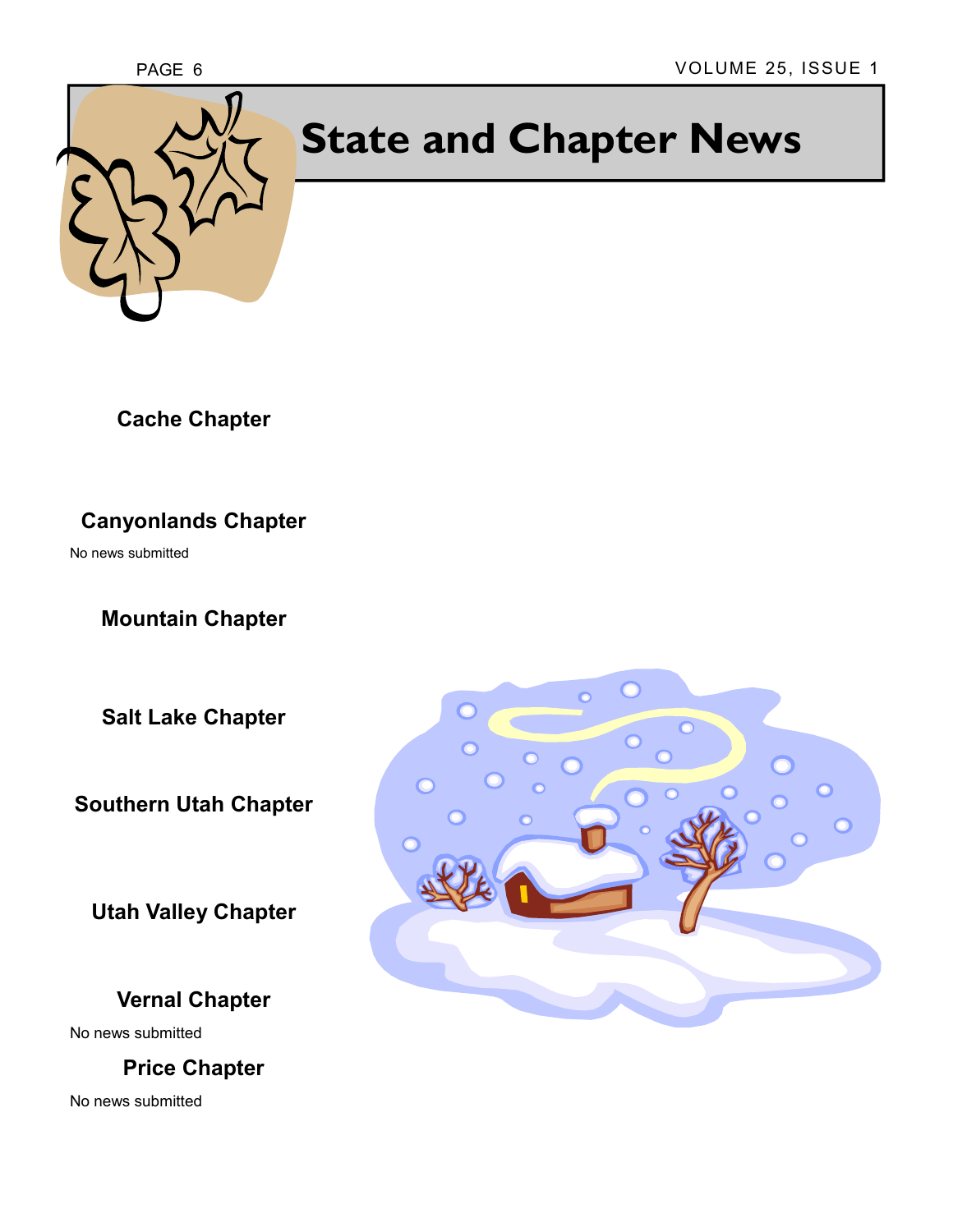#### **Utah Native Plant Society Posters**

Both to increase public awareness and appreciation for Utah's unique flora and to help fund our efforts, the Utah Native Plant Society (UNPS) first published the very popular Utah Wildflowers poster in 1988 and later the Threatened and Endangered Plants of Utah poster in 1995.

These high quality, picture frame worthy posters can be used in a wide variety of settings and make a perfect gift. They are ideal for classrooms or school hallways, and commonly they find their way into offices, living rooms, dens, kitchens and generally anywhere that native plant enthusiasts and enthusiasts-to-be are known to occur!

Both posters are full color works that contain botanically accurate illustrations by artist (and UNPS member) David W. Gardner with calligraphy by Pamela Johnson. The Utah Wildflowers poster is approximately 23"x34" and depicts 28 species. The Threatened and Endangered Plants of Utah poster is 24"x32" and contains 20 of our species listed as endangered or threatened under the Endangered Species Act.

#### **How to order:**

These posters can be purchased by filling out a form online at the Utah Native Plant Society's website: www.unps.org. You can do everything online and expedite your order by paying via PayPal, or send a check to:

#### Posters

Utah Native Plant Society

P.O. Box 520041

Salt Lake City, UT 84152



#### **Utah Wildflowers Poster**

#### **Cost:**

The cost of the *Utah Wildflowers* poster is \$12.00 each; cost for the *Threatened and Endangered Plants of Utah* poster is \$10.00 each. UNPS members receive a 10% discount. All proceeds are used solely to further the goals of UNPS, which focus on the conservation and appreciation of Utah's native plant species (UNPS is a qualifying 501(c)(3) non-profit organization). Shipping for first class mail is \$3.00 per two posters.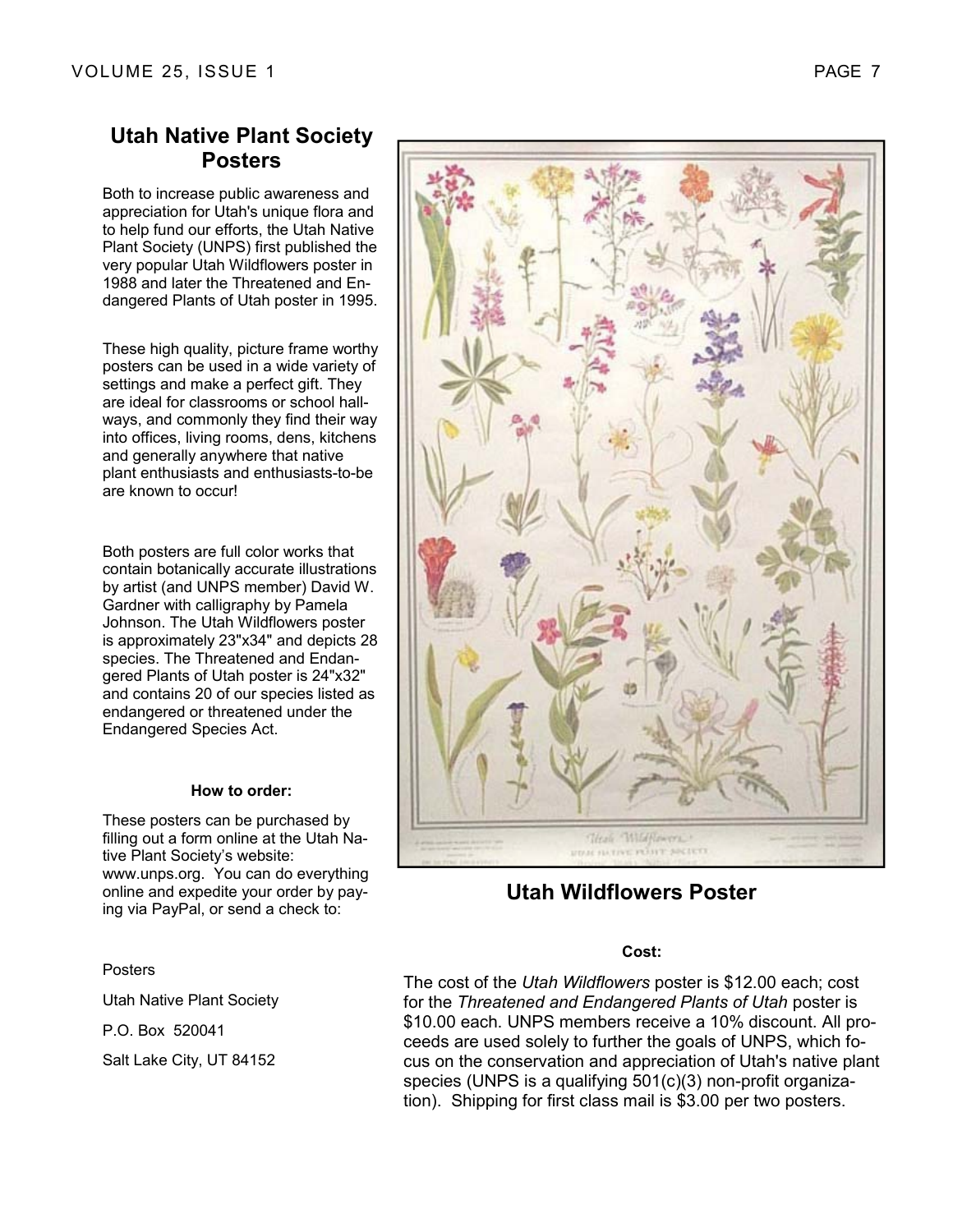

## **Events and Activities**

#### **Passionate about Penstemons!**

Wednesday, January 23, 7 p.m. Red Butte Garden. Join Panayoti Kelaidis, famed garden and plant explorer, as he share his knowledge penstemons. These drought tolerant, easy to grow plants are a must for the Utah garden. With over 270 native North American species, 69 of which are native to Utah, the variety of their color, form, and season of bloom is unsurpassed by any other perennial. Nonmember \$7, Members \$5. Pay at the door.



#### **Invasive Plant Species Workshop and Weed Science Society of America Annual Meeting**

February 10-13, 2002. Reno, NV. Intermountain Native Plant Summit. By Laurel Potts of Central Rockies Society of Ecological Restoration. Use of native seed is a foundational element of many restoration , mitigation and landscaping projects. On October 31, 2001 an Intermountain Native Plant Summit in Boise Idaho brought together many representatives of government agencies as well as participants from the seed and nursery industries. Key topics included: Historical trends in the use of seeds by land management agencies, recent trends in the western native plant seed industry, DNA fingerprinting for determination of genetic diversity and provenance, and native plant market study. On November 1<sup>st,</sup> the meeting continued with workshops covering areas of increasing seed stocks, a networking website, and seed germination and testing. The latter workshop addressed vital issues of selecting high quality seed sources adapted to a variety of planting site conditions which is critical for success of wildland seeding efforts. The ability to determine the ranges of adaptability and develop seed transfer guidelines for individual species is important to afford better

marketing of native plant materials. Discussion also centered around the difficulty of developing procedures for testing seed quality of native revegetation species because of the diversity of taxa and the variability of factors such as morphology, dormancy and germination even among populations of the same species. Additional topics included creating amore uniform system whereby collection permits can be obtained from various federal agencies, and developing a database that addresses the reproductive biology of native species and their genetic variability. For more information contact Tom Jones at" tomjones@cc.usu.edu. Your chance to get out of the city during the Olympics, and for such a great purpose!! For more information visit: www.wssa.net

#### **Waterwise Landscaping Class**

Wednesday, March 6, 7-9 p.m. Red Butte Garden. Utah residents are becoming more concerned and aware of wasteful water use. Join Jim Knopf, Landscape Architect and author of several waterwise landscaping books as he shares how to create beautiful and waterwise landscapes. Nonmembers \$7, Members \$5, Pay at the door.

### **High Altitude Revegetation Workshop**

March 6-8, 2002. Fort Collins, CO. This conference only occurs once every two years, so don't miss this one and keep up with the latest developments and research dealing with restoration issues in the western United States. For more information go to www.highaltitudereveg.com/har/. When you get to the site click on "EVENTS" . Also, people can obtain information from the committee secretary, Gary Thor at Garythor@lamar.colostate.edu.

### **Western Society for Weed Science Annual Conference**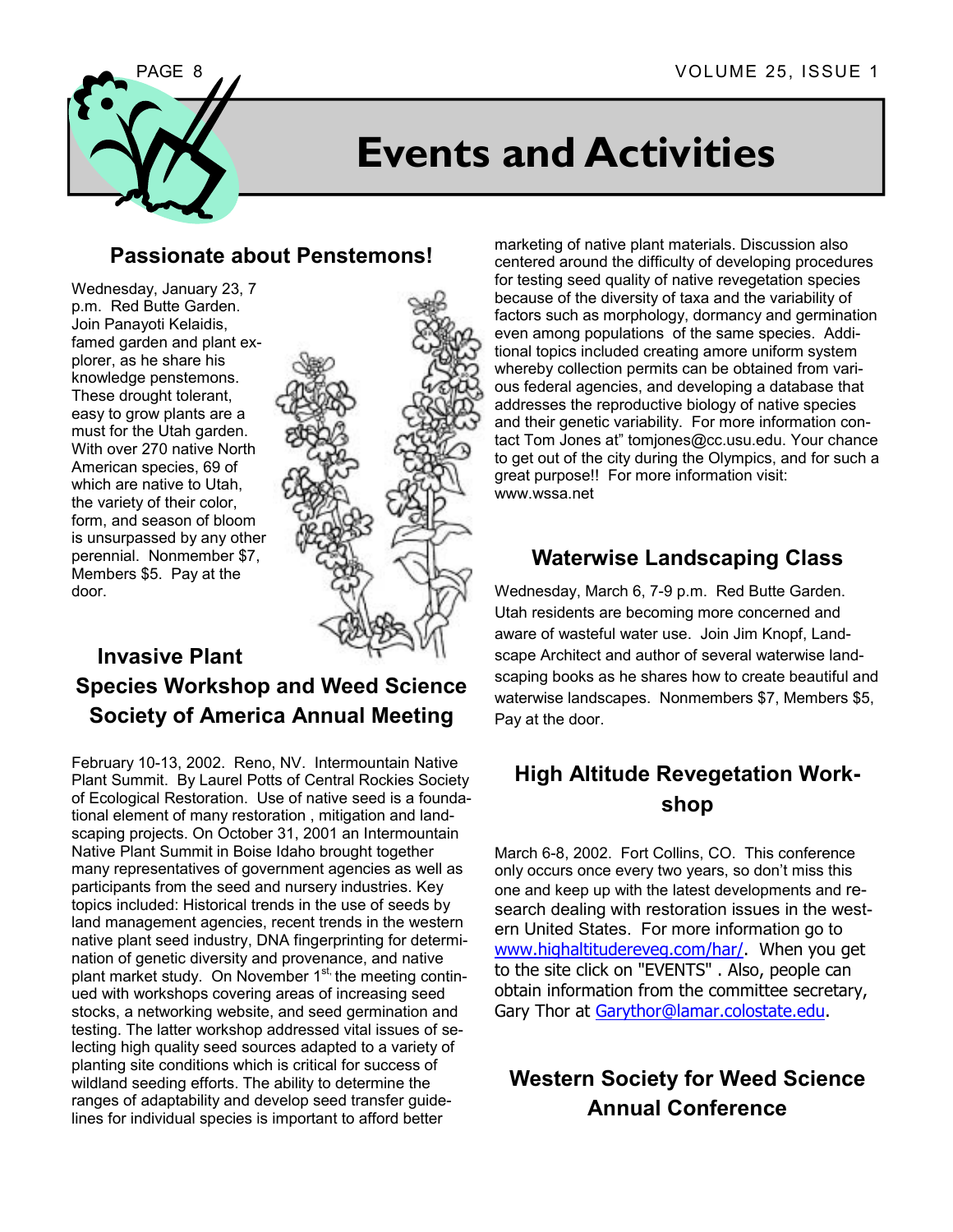March 11-14, 2002. Salt Lake City, Utah. Keep up with the latest in weed control in western North America. Lots of great talks and networking. For more information visit the WSWS website at: www.wsweedscience.org

#### **Design Basics for Waterwise Landscapes**

Saturday, April 20, 10-noon. Jordan Valley Water Conservancy District, 8215 S 1300 W. Donít miss this free workshop by Stephanie Duer, Conservation Coordinator for Salt Lake City and experienced landscape designer and horticulturist. Learn the basic landscape design principles for your home landscape. Includes incorporating Utah native plants! Due to limited space, please RSVP 1-877-728-3420.

#### **Gorgeous Utah Native Plants in the Landscape**

Thursday, June 6, 7-8:30 p.m. Jordan Valley Water Conservancy District, 8215 S 1300 W. Back by popular demand! Susan Meyer, President of the Utah Native Plant Society, is once again teaching her acclaimed Native Plants in the Landscape workshop. Great slides and a wealth of information! Due to limited space, please RSVP 1-877-728-3420.

#### **Society for Range Management 2002 Annual Meeting**

Feburary 13-18. **Great Rivers, Great Plains, Great Opportunities, Where the Rivers meet the Plains.** Kansas City, Missouri. Go to http://www.srm.org and click on upcoming meetings for more information

#### **2002 SER Conference: A Convocation: Understanding and Restoring Ecosystems**

August 4-9, 2002. Tucson, AZ. This is a joint conference with SER and Ecological Society of America. Both organizations are putting together shared and unique sessions, symposia, workshops and fieldtrips!

| <b>Membership Fees increase</b> |      |  |
|---------------------------------|------|--|
|                                 | 2002 |  |

| Student         | \$6.00          |
|-----------------|-----------------|
| Senior          | \$10.00         |
| Individual      | \$12.00         |
| Household       | \$20.00         |
| Sustaining      | \$35.00         |
| Supporting Org. | \$50.00         |
| Corporate       | \$250.00 and up |

Lifetime \$250.00